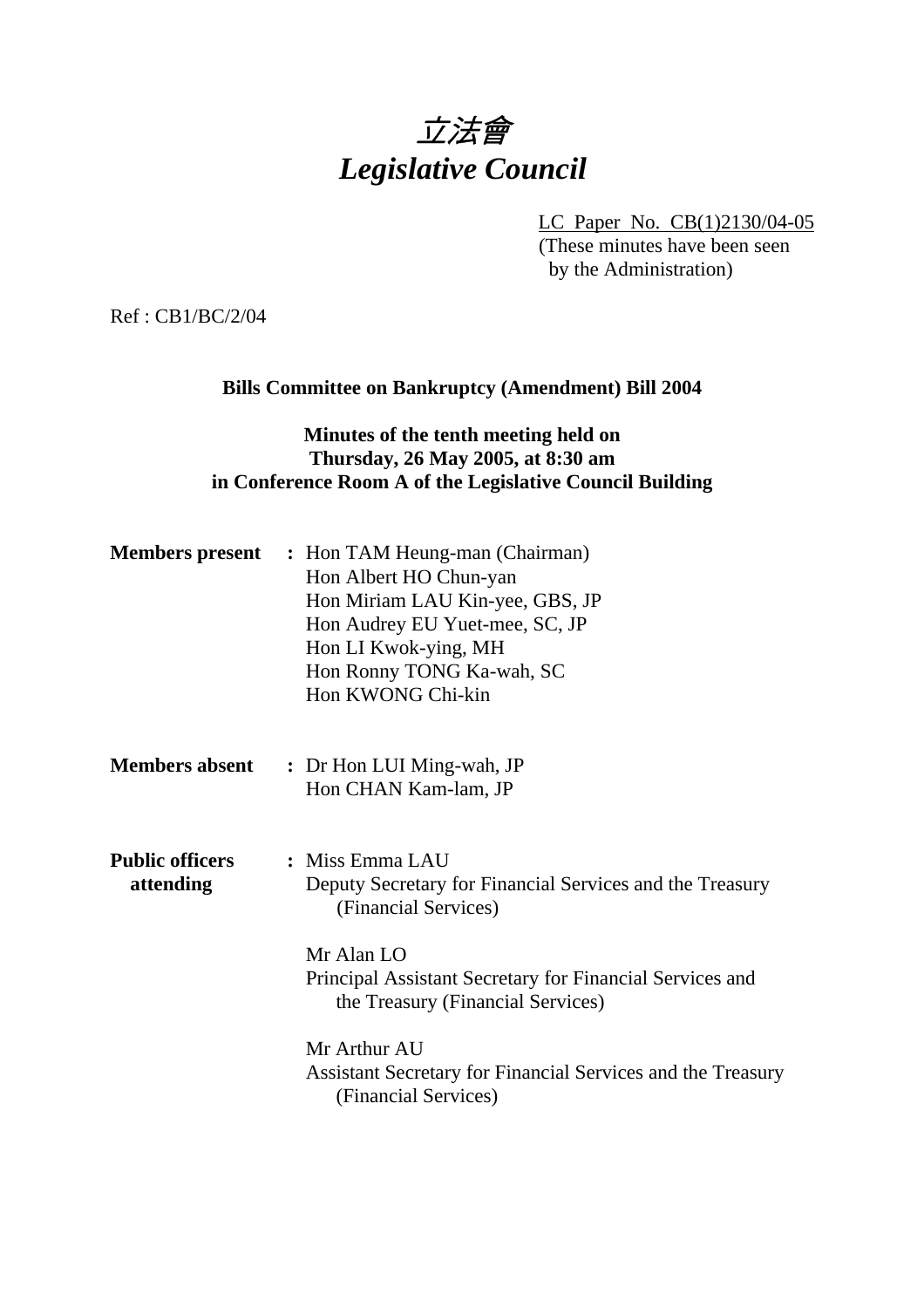|                                              | Ms Connie SZETO<br>Senior Council Secretary (1)4                          |
|----------------------------------------------|---------------------------------------------------------------------------|
| <b>Staff in attendance : Mr KAU Kin-wah</b>  | Assistant Legal Adviser 6                                                 |
| <b>Clerk in attendance:</b> Miss Salumi CHAN | Chief Council Secretary (1)5                                              |
|                                              | Ms Vicki LEE<br><b>Senior Government Counsel</b><br>Department of Justice |
|                                              | Ms May LEE<br><b>Assistant Official Receiver</b>                          |
|                                              | Mr E T O'Connell<br><b>Official Receiver</b>                              |

| <b>Confirmation of minutes of meeting</b> |                                  |  |
|-------------------------------------------|----------------------------------|--|
| (LC Paper No. $CB(1)1623/04-05$ )         | — Minutes of eighth meeting held |  |
|                                           | on 10 May 2005)                  |  |

The minutes of the meeting held on 10 May 2005 were confirmed.

## **II. Meeting with the Administration**

| $(LC$ Paper No. $CB(1)1564/04-05(01)$ — "Follow-up to the eighth |                             |  |  |
|------------------------------------------------------------------|-----------------------------|--|--|
|                                                                  | meeting on $10$ May 2005"   |  |  |
|                                                                  | prepared by the Legislative |  |  |
|                                                                  | Council Secretariat         |  |  |
|                                                                  |                             |  |  |

- LC Paper No.  $CB(1)1624/04-05(01)$  "Follow-up to the ninth meeting on 20 May 2005" prepared by the Legislative Council Secretariat
- LC Paper No.  $CB(1)1624/04-05(02)$  Paper provided by the Administration on "Responses to list of follow-up actions for the eighth and ninth meetings on 10 and 20 May 2005"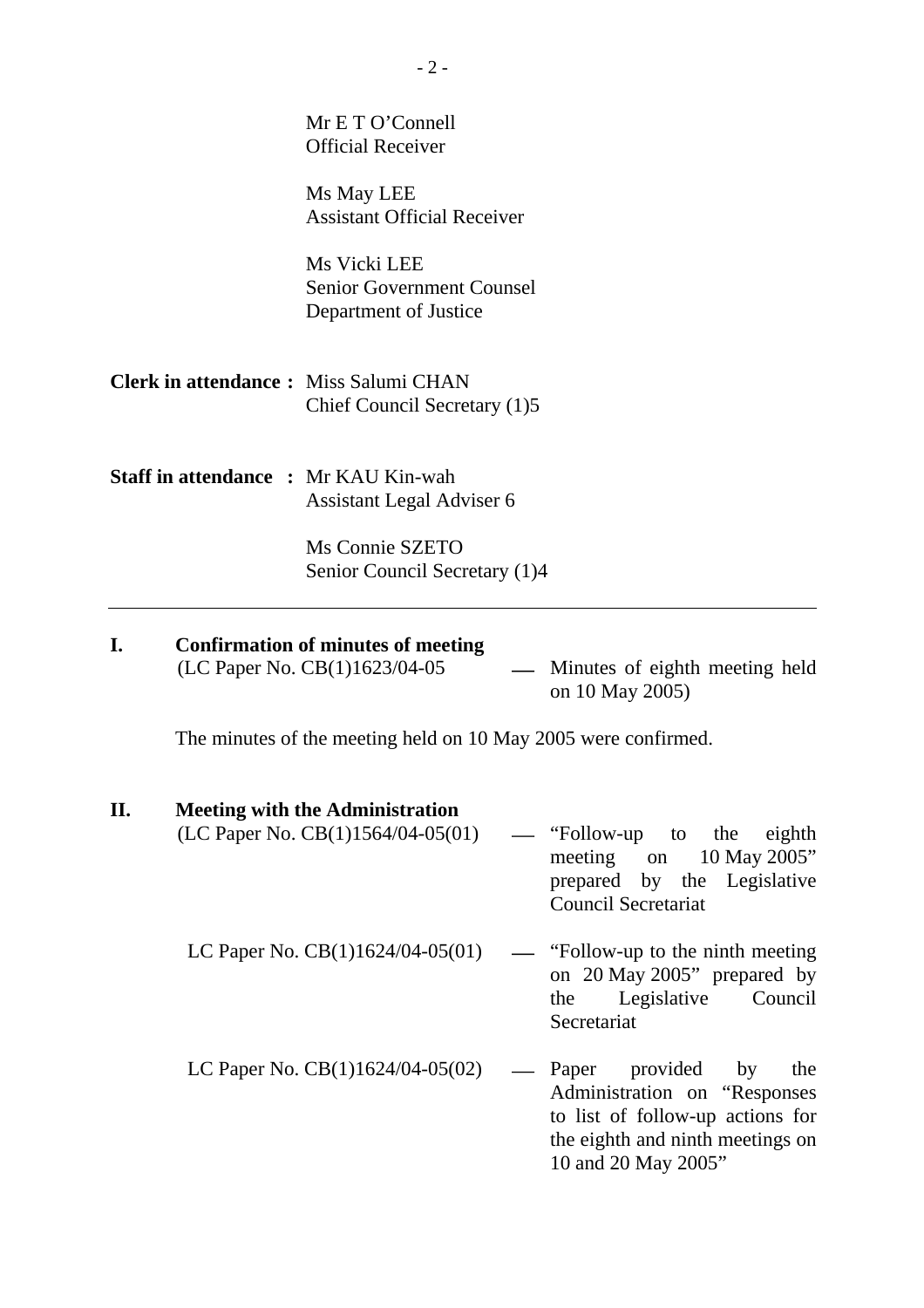| LC Paper No. CB(1)1060/04-05(02)                    | Paper provided by<br>the<br>Administration on "Responses"<br>to list of follow-up actions for<br>fourth meeting<br>the<br>on<br>21 February 2005"                  |
|-----------------------------------------------------|--------------------------------------------------------------------------------------------------------------------------------------------------------------------|
| LC Paper No. $CB(3)42/04-05$                        | The Bill                                                                                                                                                           |
| LC Paper No. $CB(1)137/04-05(01)$                   | Marked-up copy<br>of<br>the<br>Bankruptcy (Amendment)<br>Bill<br>2004                                                                                              |
| LC Paper No. CB(1)1165/04-05(04)                    | "Summary of issues of concern<br>on individual clauses of the Bill<br>(Position as at 29 March 2005)"<br>prepared by the Legislative<br><b>Council Secretariat</b> |
| LC Paper No. CB(1)1281/04-05(03)                    | Administration's response to the<br>submission dated 1 April 2005<br>from the Hong Kong Institute of<br><b>Certified Public Accountants</b>                        |
| LC<br>Annex<br>to<br>Paper<br>$CB(1)1624/04-05(02)$ | No. — Paper provided<br>the<br>by<br>Administration on "Responses                                                                                                  |

the eighth and ninth meetings on 10 and 20 May 2005")

to list of follow-up actions for

2. The Bills Committee deliberated (Index of proceedings attached at **Appendix**).

Follow-up actions to be taken by the Administration

3. At the request of the Bills Committee, the Administration agreed to take the following actions:

(a) Basic qualification criteria for appointment as provisional trustees for summary bankruptcy cases Members noted the Administration's policy intent that the "reasonable conditions" which the Official Receiver (OR) might impose on a person for appointment as a provisional trustee were those conditions to be set out in the tender document for outsourcing summary bankruptcy cases, including the conditions that the person should have a certain number of years of post-qualification experience and a minimum number of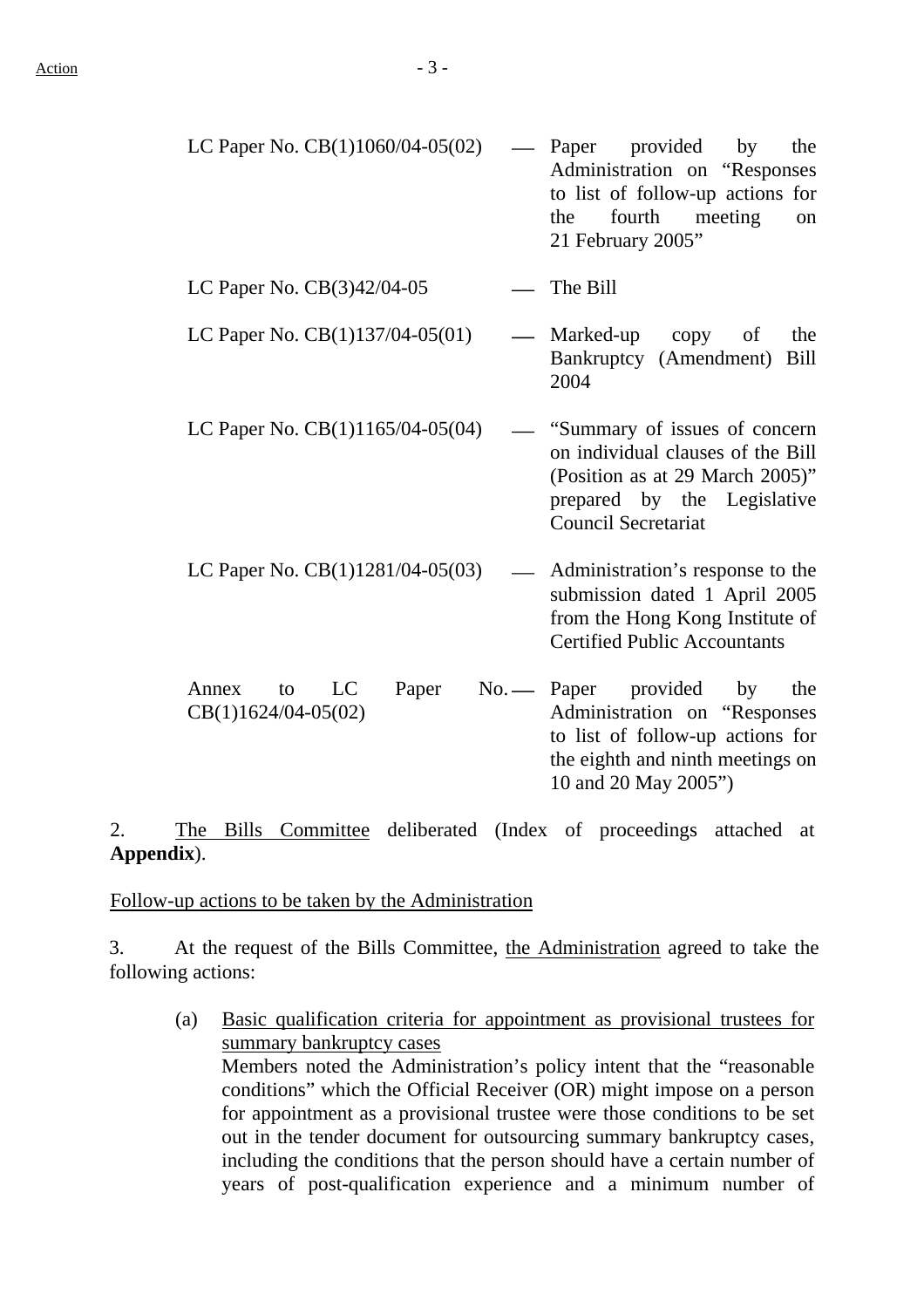professional or chargeable hours in respect of insolvency work. To address members' concern that the drafting of section (b) of the proposed new Schedule 3 to the Bankruptcy Ordinance (BO) did not reflect this policy intent, the Administration undertook to consider the suggestion for the Secretary for Financial Services and the Treasury to state such policy intent in his speech when the Second Reading debate on the Bill was resumed;

- (b) Long title and clause  $11$  proposed section 37(1) of the Bankruptcy **Ordinance** The Administration was requested to take the following actions and report its response to the Bills Committee at the next meeting on 3 June
	- (i) Given that bankruptcy cases and company winding-up cases were different in nature, the Administration was requested to review its original proposal of bringing the order of priority of payment of costs and charges out of a bankrupt's estate as set out in section 37 of BO in line with rule 179(1) of the Companies (Winding-up) Rules (Cap. 32, sub. leg. H);
	- (ii) In connection with item (i) above, the Administration was requested to consider members' suggestion of elevating the priority of payment of the necessary disbursements, costs and remuneration of the private-sector insolvency practitioners (PIPs) for summary bankruptcy cases. A suggested option was to incorporate the proposed subsections  $(1)(f)$ ,  $(g)$  and  $(h)$  of section 37 in subsection  $(1)(a)$ ; and
	- (iii) In connection with items (i) and (ii) above, given that the long title provided that one of the objects of the Bill was "to bring section 37 in line with rule 179(1) of the Companies (Winding-up) Rules", the Administration was requested to consider the need for amending the long title as a result of the proposed amendments to section 37 of BO to ensure that the proposed amendments were consistent with the long title.
- (c) Monitoring of PIPs' work

2005 -

The Administration was requested to note a member's view that in carrying out audit checks on PIPs' work in outsourced summary bankruptcy cases, the OR should strike a proper balance between the need to ensure the quality of PIPs' work and avoid creating undue burden on PIPs.

(d) Updated draft proposed Committee Stage amendments (CSAs) to the Bill

The Administration undertook to provide the Bills Committee with the bilingual version of a full set of the updated draft proposed CSAs to the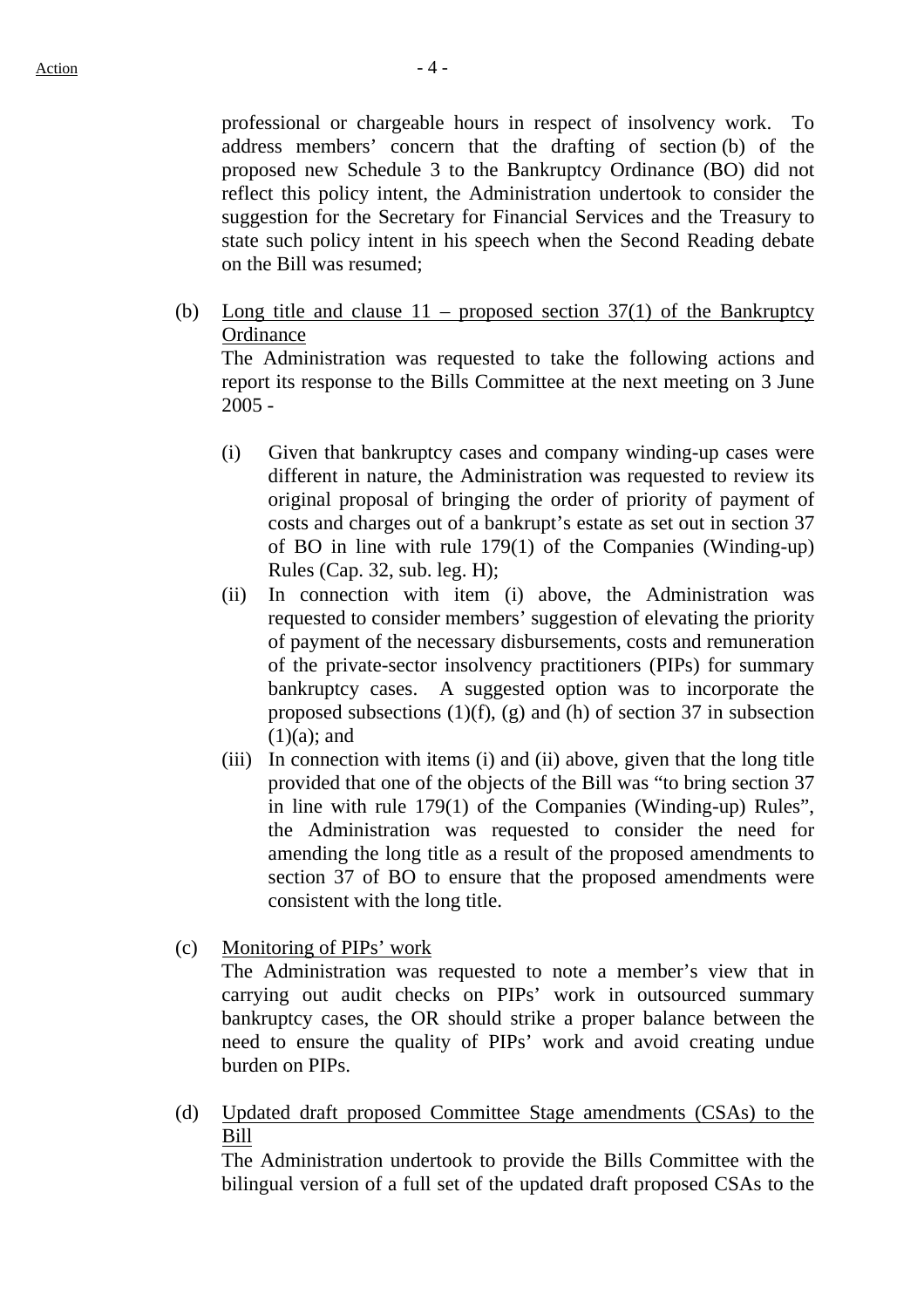## Bill.

(*Post-meeting note:* The Administration's written response was circulated to members vide LC Paper Nos. CB(1)1689/04-05(02) and (03) on 1 and 2 June 2005 respectively.)

### Work progress

4. The Bills Committee completed clause-by-clause examination of the English text of the Bill. The Chairman invited the Administration to provide as early as possible a full set of the updated draft proposed CSAs to the Bill. The Chairman also invited Assistant Legal Adviser 6 to examine the Chinese text of the Bill and the draft CSAs to ensure consistency with the English text.

#### Date of next meeting

5. The Chairman reminded members that the next meeting would be held on Friday, 3 June 2005, at 3:30 pm.

(*Post-meeting note:* The meeting on 3 June 2005 was subsequently cancelled in anticipation of the absence of a quorum. The meeting was re-scheduled for 9 June 2005 at 8:30 am.)

#### **III. Any other business**

6. There being no other business, the meeting ended at 10:35 am.

Council Business Division 1 Legislative Council Secretariat 25 July 2005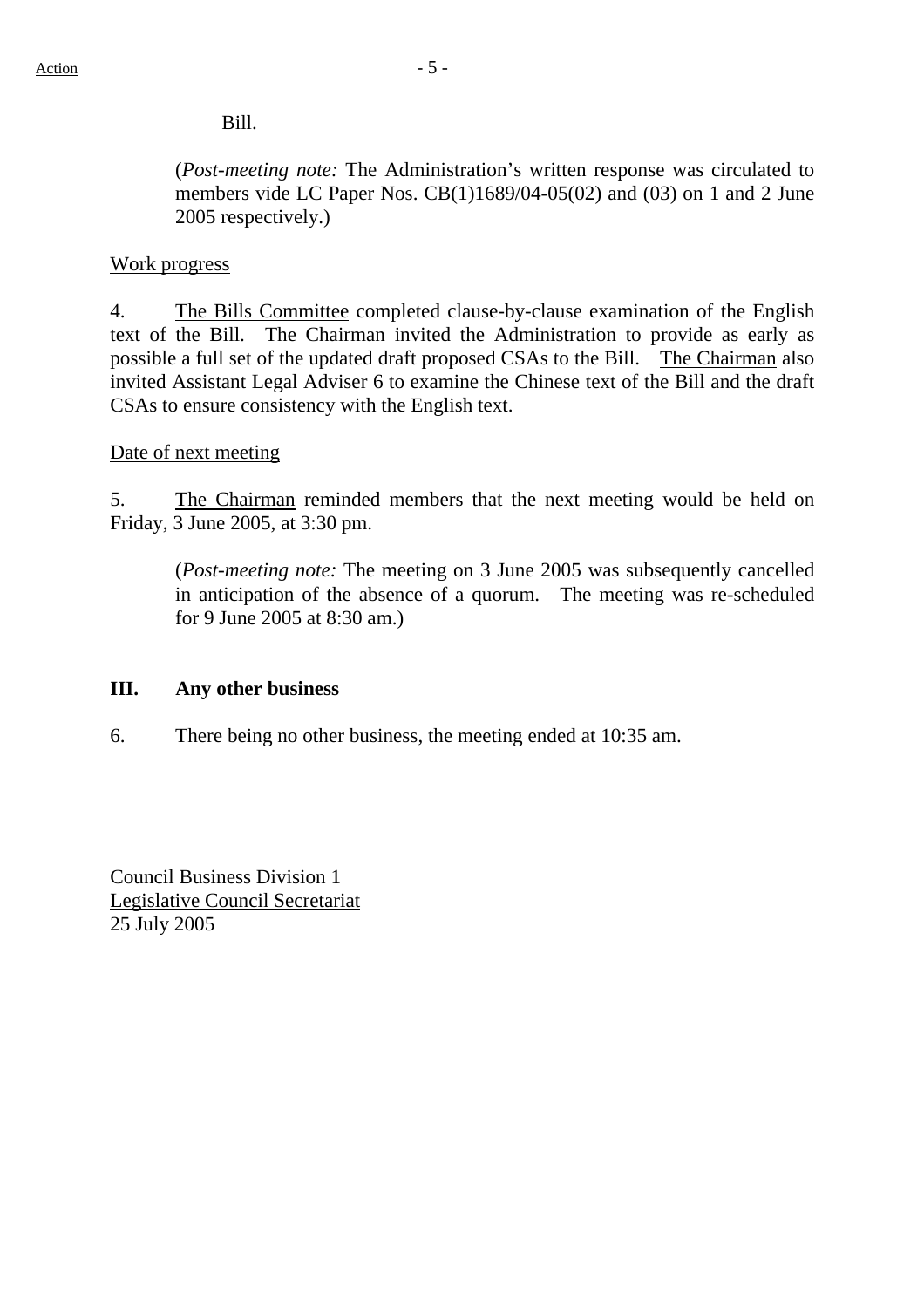**Appendix** 

# **Proceedings of the tenth meeting of the Bills Committee on Bankruptcy (Amendment) Bill 2004 on Thursday, 26 May 2005, at 8:30 am in Conference Room A of the Legislative Council Building**

| <b>Time marker</b> | <b>Speaker</b>                                                                                        | Subject(s)                                                                                                                                                                                                                                                                                                                                                                                                                                                                                                                                                                                                                                                                   | <b>Action</b>   |
|--------------------|-------------------------------------------------------------------------------------------------------|------------------------------------------------------------------------------------------------------------------------------------------------------------------------------------------------------------------------------------------------------------------------------------------------------------------------------------------------------------------------------------------------------------------------------------------------------------------------------------------------------------------------------------------------------------------------------------------------------------------------------------------------------------------------------|-----------------|
|                    |                                                                                                       |                                                                                                                                                                                                                                                                                                                                                                                                                                                                                                                                                                                                                                                                              | <b>Required</b> |
| 000000-000317      | Chairman                                                                                              | Confirmation<br>of<br>minutes<br>of<br>meeting on 10 May 2005<br>(LC Paper No. CB(1)1623/04-05)                                                                                                                                                                                                                                                                                                                                                                                                                                                                                                                                                                              |                 |
| 000318-002441      | Administration<br>Chairman<br>Ms Miriam LAU<br>Ms Audrey EU<br>Assistant<br>Legal<br>Adviser 6 (ALA6) | Detailed proposals for setting out in<br>subsidiary legislation the basic<br>for<br>criteria<br>appointment<br>as<br>provisional trustees for summary<br>bankruptcy cases<br>(Paragraph 1 of and Annex to LC<br>Paper No. CB(1)1624/04-05(02))<br>(a) Briefing by the Administration<br>on:<br>its proposal to add the<br>(i)<br>new Schedule 3 to the<br>Bankruptcy Ordinance<br>(BO) to set out the basic<br>qualification criteria for<br>appointment<br>as<br>provisional trustees; and<br>$(ii)$ the<br>draft<br>proposed<br>Committee<br>Stage<br>amendments (CSAs) to<br>subsections $(1A)$ and $(1C)$<br>of section 12 of BO<br>Administration's advice that:<br>(b) |                 |
|                    |                                                                                                       | the policy intent was that<br>(i)                                                                                                                                                                                                                                                                                                                                                                                                                                                                                                                                                                                                                                            |                 |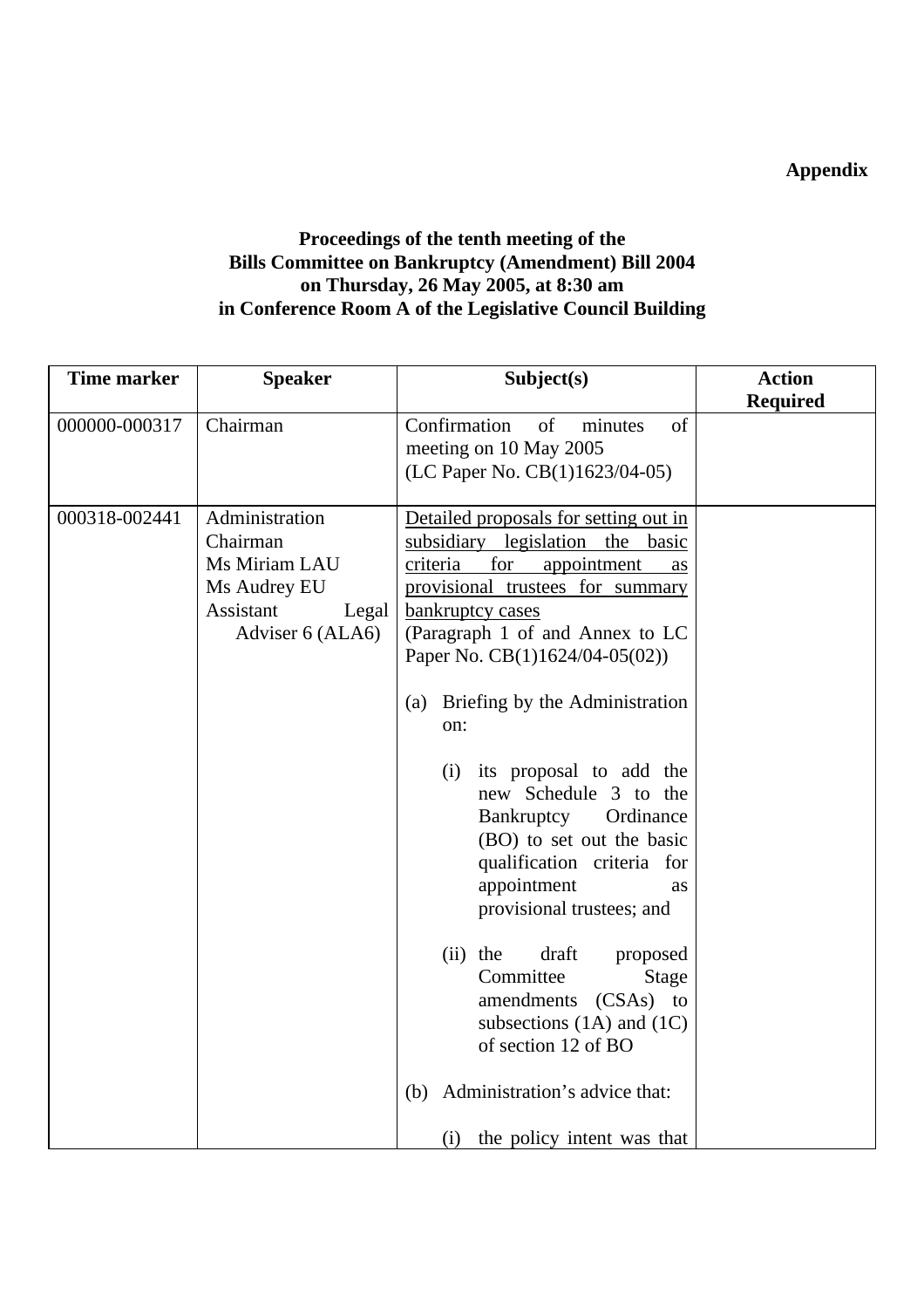| Time marker | <b>Speaker</b> | Subject(s)                                                                                                                                                                                                                                                                                                                      | <b>Action</b>                                                                      |
|-------------|----------------|---------------------------------------------------------------------------------------------------------------------------------------------------------------------------------------------------------------------------------------------------------------------------------------------------------------------------------|------------------------------------------------------------------------------------|
|             |                |                                                                                                                                                                                                                                                                                                                                 | <b>Required</b>                                                                    |
|             |                | the<br>"reasonable"<br>which<br>conditions"<br>the<br>Official Receiver (OR)<br>might impose on a person<br>for appointment as a<br>provisional<br>trustee<br>referred to in section (b)<br>of the proposed<br>new<br>Schedule 3 were those<br>conditions to be set out in<br>the tender document for<br>outsourcing<br>summary |                                                                                    |
|             |                | bankruptcy cases; and<br>$(ii)$ the<br>"reasonable"<br>conditions"<br>were<br>accessible to the public                                                                                                                                                                                                                          |                                                                                    |
|             |                | Concern that the drafting of<br>(c)<br>section (b) of the proposed<br>new Schedule 3 did not reflect<br>the policy intent in item (b)(i)<br>above and the OR might<br>impose other conditions                                                                                                                                   |                                                                                    |
|             |                | for<br>Suggestion<br>(d)<br>the<br>Administration to spell out the<br>policy intent in item (b)(i)<br>above in the proposed new<br>Schedule 3                                                                                                                                                                                   |                                                                                    |
|             |                | Administration's advice that it<br>(e)<br>was inappropriate to spell out<br>the policy intent<br>in<br>the<br>legislation                                                                                                                                                                                                       |                                                                                    |
|             |                | Administration's undertaking<br>(f)<br>to consider the suggestion for<br>the Secretary for Financial<br>Services and the Treasury<br>(SFST) to state the policy                                                                                                                                                                 | Administration<br>to<br>take action under<br>paragraph $3(a)$<br>of<br>the minutes |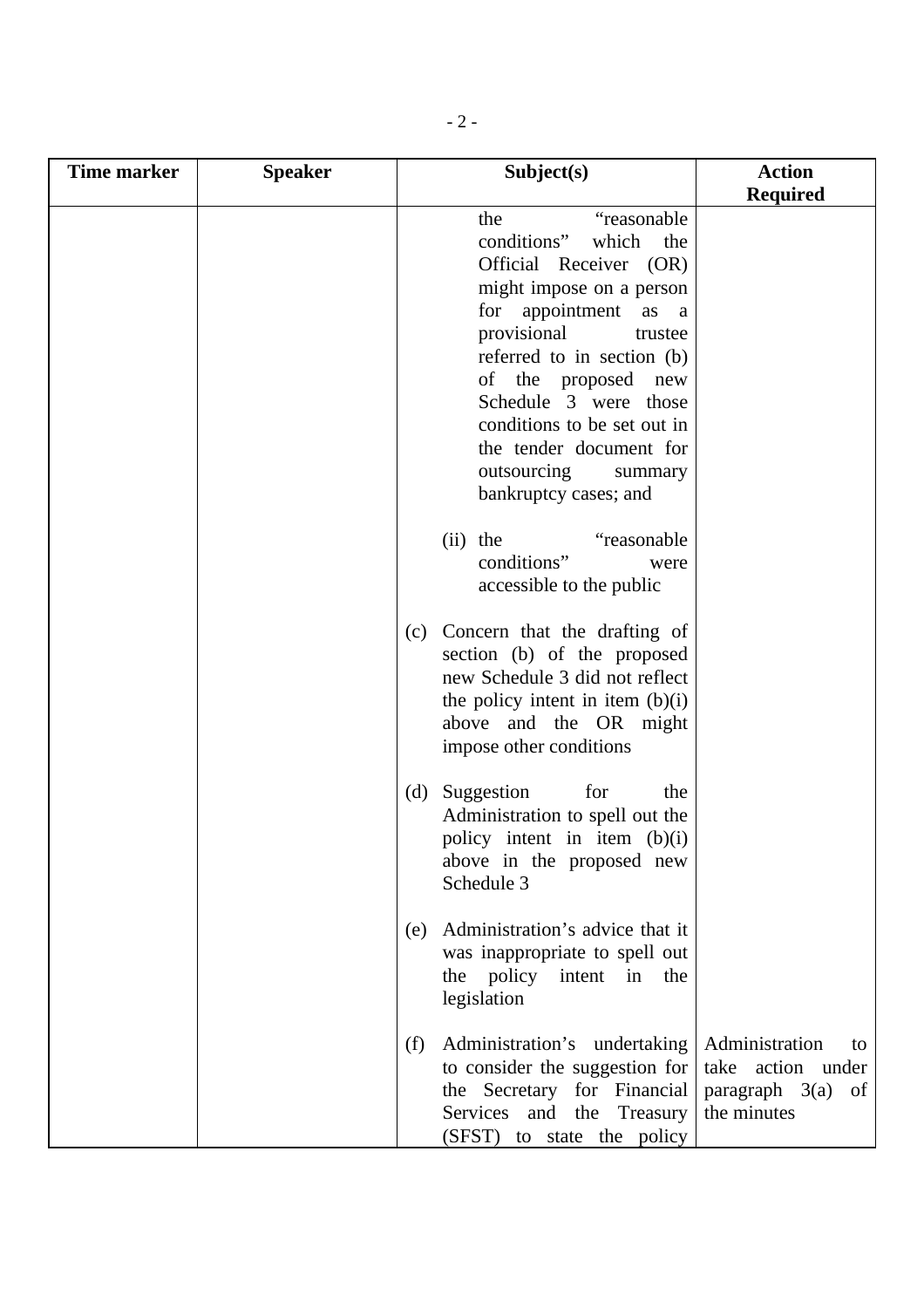| <b>Time marker</b> | <b>Speaker</b>                     | Subject(s)                                                                                                                                                                                                                                                                                                                                                                                                                                                                                                                                                                                                                                                                      | <b>Action</b><br><b>Required</b> |
|--------------------|------------------------------------|---------------------------------------------------------------------------------------------------------------------------------------------------------------------------------------------------------------------------------------------------------------------------------------------------------------------------------------------------------------------------------------------------------------------------------------------------------------------------------------------------------------------------------------------------------------------------------------------------------------------------------------------------------------------------------|----------------------------------|
|                    |                                    | intent in his speech when the<br>Second Reading debate on the<br><b>Bill was resumed</b>                                                                                                                                                                                                                                                                                                                                                                                                                                                                                                                                                                                        |                                  |
| 002442-002618      | Chairman<br>Administration         | Reasonable conditions which the<br>OR might impose on a provisional<br>trustee<br>Administration's advice that:<br>reasonable<br>conditions<br>the<br>(a)<br>which the OR might impose<br>on a provisional trustee would<br>be modelled on those adopted<br>the<br>existing tendering<br>in<br>scheme<br>for<br>outsourcing<br>liquidation cases;<br>summary<br>and<br>such conditions included that<br>(b)<br>the person should have a<br>certain number of years of<br>post-qualification experience<br>and a minimum number of<br>professional<br>chargeable<br><b>or</b><br>hours in respect of insolvency<br>work, and adequate resources<br>for handling outsourced cases |                                  |
| 002619-002732      | ALA6<br>Administration<br>Chairman | Means by which the public could<br>access to the conditions that the OR<br>might impose on a provisional<br>trustee<br>Administration's advice that the<br>conditions would be put on the<br>Official Receiver's Office (ORO)'s<br>website, and hard copies would be<br>disseminated<br>to<br>the<br>relevant<br>professional bodies and available in<br><b>ORO</b>                                                                                                                                                                                                                                                                                                             |                                  |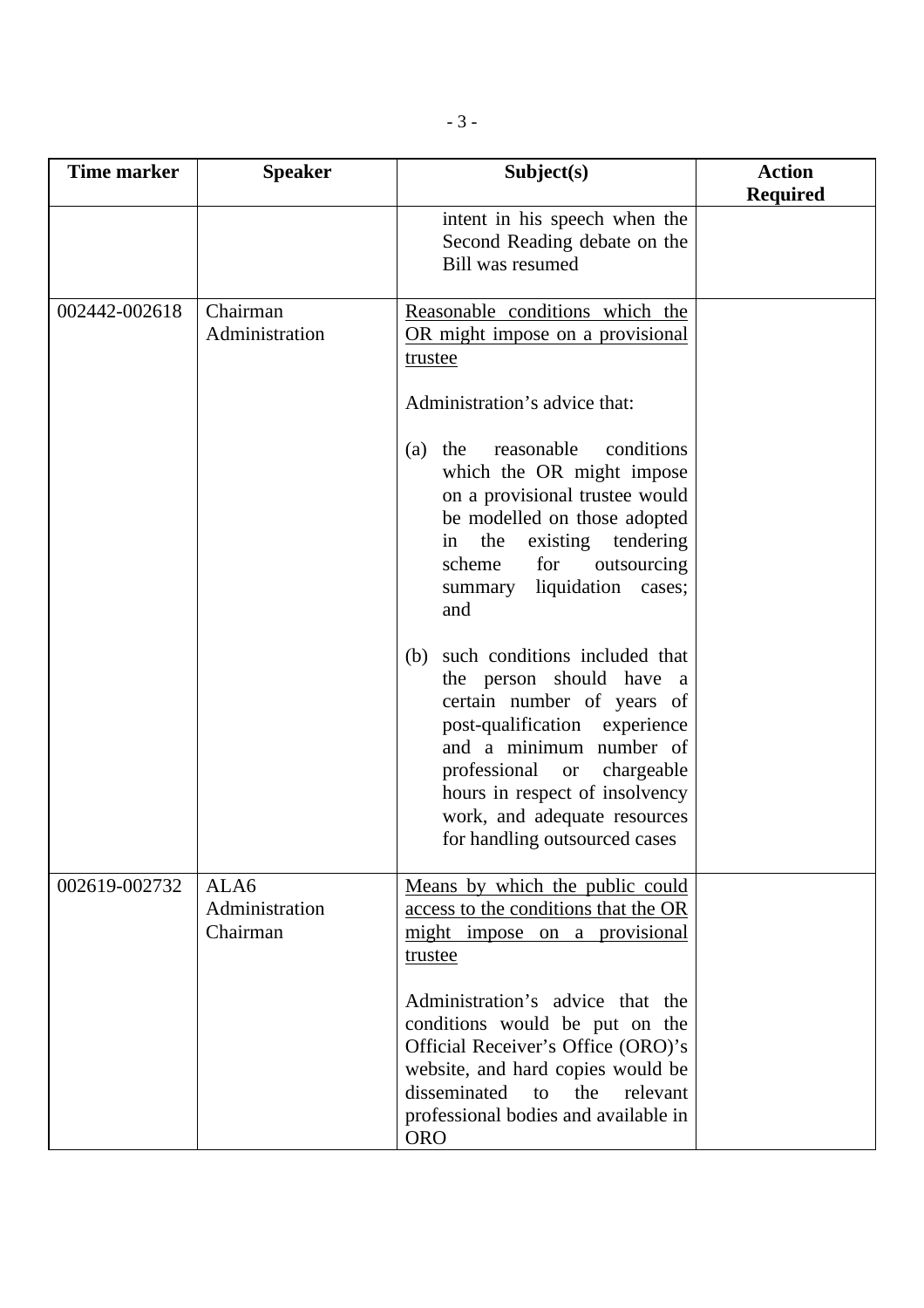| <b>Time marker</b> | <b>Speaker</b> | Subject(s)                                                                                                                                                                                                                                                                                                                                                                                                                                                                                                                                                                                                                                                                                                                      | <b>Action</b>   |
|--------------------|----------------|---------------------------------------------------------------------------------------------------------------------------------------------------------------------------------------------------------------------------------------------------------------------------------------------------------------------------------------------------------------------------------------------------------------------------------------------------------------------------------------------------------------------------------------------------------------------------------------------------------------------------------------------------------------------------------------------------------------------------------|-----------------|
|                    |                |                                                                                                                                                                                                                                                                                                                                                                                                                                                                                                                                                                                                                                                                                                                                 | <b>Required</b> |
|                    |                |                                                                                                                                                                                                                                                                                                                                                                                                                                                                                                                                                                                                                                                                                                                                 |                 |
| 002733-003239      | Chairman       | Basic criteria for appointment as                                                                                                                                                                                                                                                                                                                                                                                                                                                                                                                                                                                                                                                                                               |                 |
|                    | Administration | provisional trustees for summary                                                                                                                                                                                                                                                                                                                                                                                                                                                                                                                                                                                                                                                                                                |                 |
|                    |                |                                                                                                                                                                                                                                                                                                                                                                                                                                                                                                                                                                                                                                                                                                                                 |                 |
|                    |                | bankruptcy cases<br>(a) Basic criteria suggested by the<br>Association<br>$\sigma$<br>Chartered<br>Certified<br>Accountants<br>(ACCA), such as expertise in<br>handling a bankrupt's assets<br>and free from conflict of<br>interest with the bankrupt<br>(LC)<br>No.<br>Paper<br>$CB(1)1060/04-05(02))$<br>Administration's advice that:<br>(b)<br>professional qualification<br>(i)<br>and minimum experience<br>in insolvency work would<br>be conditions which the<br>OR might impose on a<br>provisional trustee; and<br>(ii) private-sector insolvency<br>practitioners (PIPs) were<br>officer of the court and<br>were required to comply<br>with relevant provisions<br>of BO and the code of<br>of<br>their<br>conduct |                 |
|                    |                | profession in undertaking<br>duties, including<br>their                                                                                                                                                                                                                                                                                                                                                                                                                                                                                                                                                                                                                                                                         |                 |
|                    |                | those<br>relating<br>to                                                                                                                                                                                                                                                                                                                                                                                                                                                                                                                                                                                                                                                                                                         |                 |
|                    |                | avoidance of conflict of                                                                                                                                                                                                                                                                                                                                                                                                                                                                                                                                                                                                                                                                                                        |                 |
|                    |                | interest                                                                                                                                                                                                                                                                                                                                                                                                                                                                                                                                                                                                                                                                                                                        |                 |
|                    |                | Basic criterion of "fit and<br>(c)                                                                                                                                                                                                                                                                                                                                                                                                                                                                                                                                                                                                                                                                                              |                 |
|                    |                | proper", which was modelled                                                                                                                                                                                                                                                                                                                                                                                                                                                                                                                                                                                                                                                                                                     |                 |
|                    |                | on the relevant provisions of                                                                                                                                                                                                                                                                                                                                                                                                                                                                                                                                                                                                                                                                                                   |                 |
|                    |                | the UK Insolvency Act 1986,                                                                                                                                                                                                                                                                                                                                                                                                                                                                                                                                                                                                                                                                                                     |                 |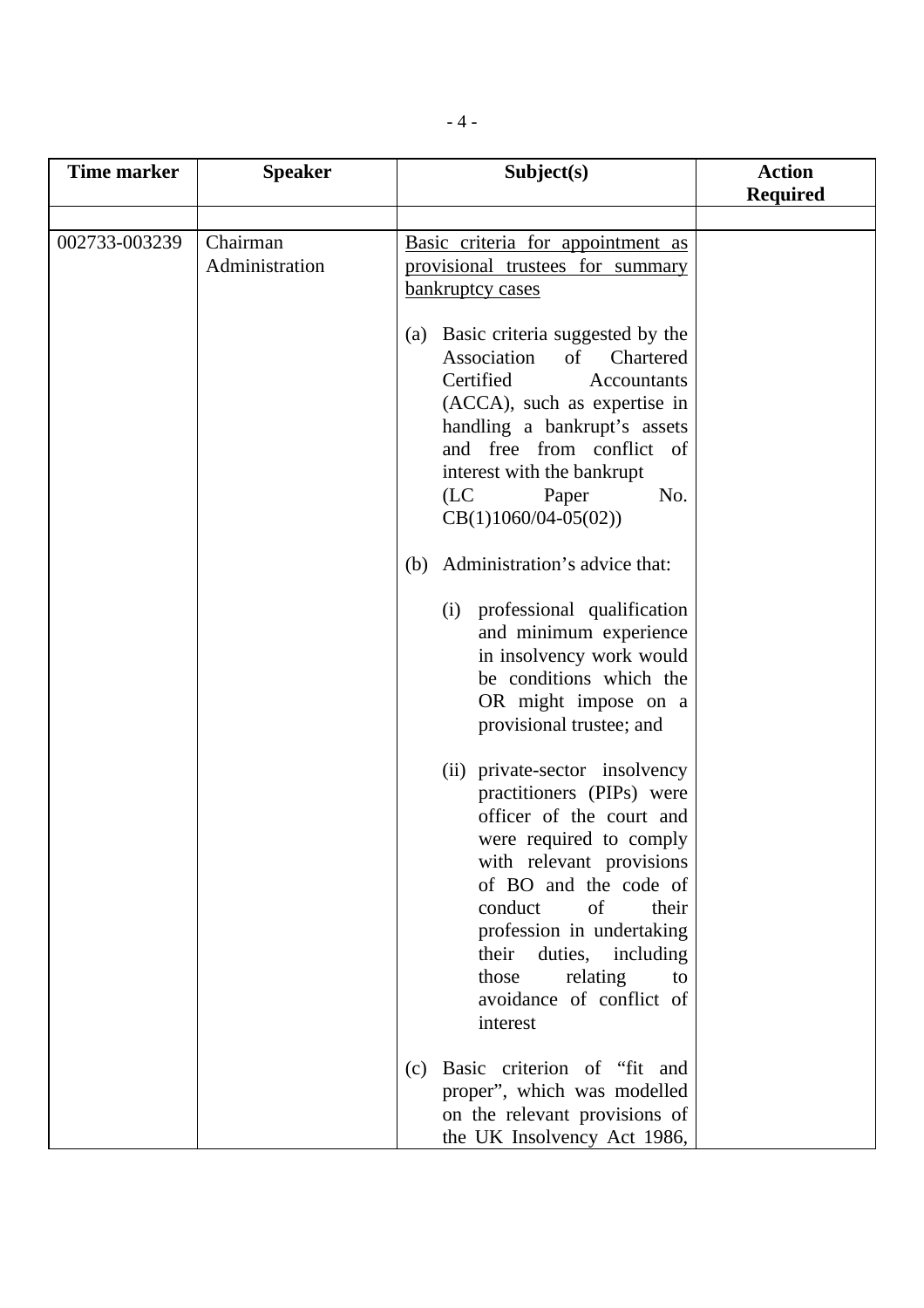| <b>Time marker</b> | <b>Speaker</b>                                                                                            | Subject(s)                                                                                                                                                                                                                                                                                                                                                                                                                                                                                                                                                                                                                                                                                                   | <b>Action</b>   |
|--------------------|-----------------------------------------------------------------------------------------------------------|--------------------------------------------------------------------------------------------------------------------------------------------------------------------------------------------------------------------------------------------------------------------------------------------------------------------------------------------------------------------------------------------------------------------------------------------------------------------------------------------------------------------------------------------------------------------------------------------------------------------------------------------------------------------------------------------------------------|-----------------|
|                    |                                                                                                           | suggested by the Hong Kong<br><b>Association of Banks</b><br>Administration's advice that<br>(d)<br>given that the basic criterion of<br>"fit and proper" was related to<br>the licensing system for PIPs<br>in the UK and Australia and<br>there<br>plan<br>was<br>no<br>to<br>implement such a system in<br>Hong Kong, it was<br>not<br>appropriate to stipulate the<br>criterion in the legislation                                                                                                                                                                                                                                                                                                       | <b>Required</b> |
| 003240-012949      | Chairman<br>Administration<br>Ms Miriam LAU<br>Mr Ronny TONG<br>Mr KWONG Chi-kin<br>Clerk<br>Mr Albert HO | Clause $11$ – proposed section 37(1)<br>of BO<br>(Paragraphs 2 to 12 of LC Paper)<br>No. $CB(1)1624/04-05(02))$<br>(a) Briefing by the Administration<br>on its responses to address<br>concerns about the proposed<br>arrangement to accord the<br>remuneration<br>and<br>disbursements of PIPs almost<br>the lowest priority for payment<br>(proposed subsections (1)(f),<br>$(g)$ and $(h)$ of section 37), as<br>follows:<br>The order of priority in<br>(i)<br>the proposed section $37(1)$<br>was in line with rule<br>179(1) of the Companies<br>(Winding-up) Rules for<br>payments in liquidation<br>cases;<br>The proposed order of<br>(ii)<br>priority was made with<br>of<br>ORO's<br>recognition |                 |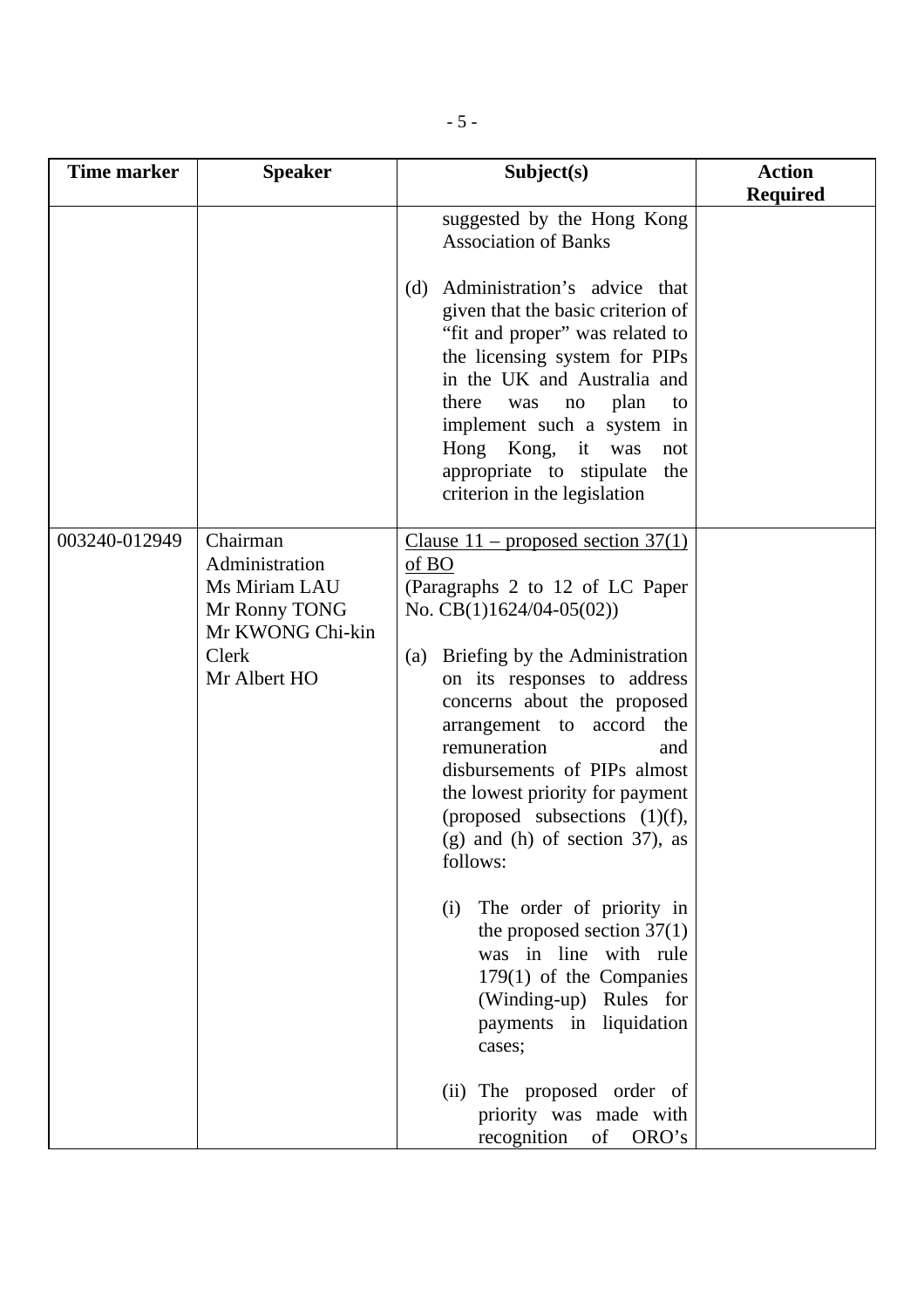| <b>Time marker</b> | <b>Speaker</b> | Subject(s)                                                                                                                                                                                                                                                                                                         | <b>Action</b>   |
|--------------------|----------------|--------------------------------------------------------------------------------------------------------------------------------------------------------------------------------------------------------------------------------------------------------------------------------------------------------------------|-----------------|
|                    |                |                                                                                                                                                                                                                                                                                                                    | <b>Required</b> |
|                    |                | multiple roles and duties<br>under BO;                                                                                                                                                                                                                                                                             |                 |
|                    |                | (iii) As some of the costs and<br>charges referred to in the<br>proposed section $37(1)(a)$<br>to (e) would unlikely arise<br>in a typical outsourced<br>case, the disbursements<br>and remuneration of the<br>PIP appointed to handle<br>the case would likely rank<br>next in line to ORO's fees<br>and charges; |                 |
|                    |                | (iv) It was up to PIPs to decide<br>whether to participate in<br>the tendering scheme for<br>outsourcing<br>summary<br>bankruptcy cases,<br>and<br>they would take<br>into<br>account<br>the<br>proposed<br>section<br>37(1)<br>in<br>determining their tender<br>price; and                                       |                 |
|                    |                | (v) The order of priority in<br>the proposed section $37(1)$<br>was subject to any order<br>of the court, and if PIPs<br>considered<br>that<br>the<br>incurred<br>by<br>expenses<br>ORO in an outsourced<br>unreasonable, he<br>case<br>might seek an order of the<br>court                                        |                 |
|                    |                | (b) Concern that the proposed<br>arrangement to accord the<br>remuneration<br>and<br>disbursements of PIPs almost                                                                                                                                                                                                  |                 |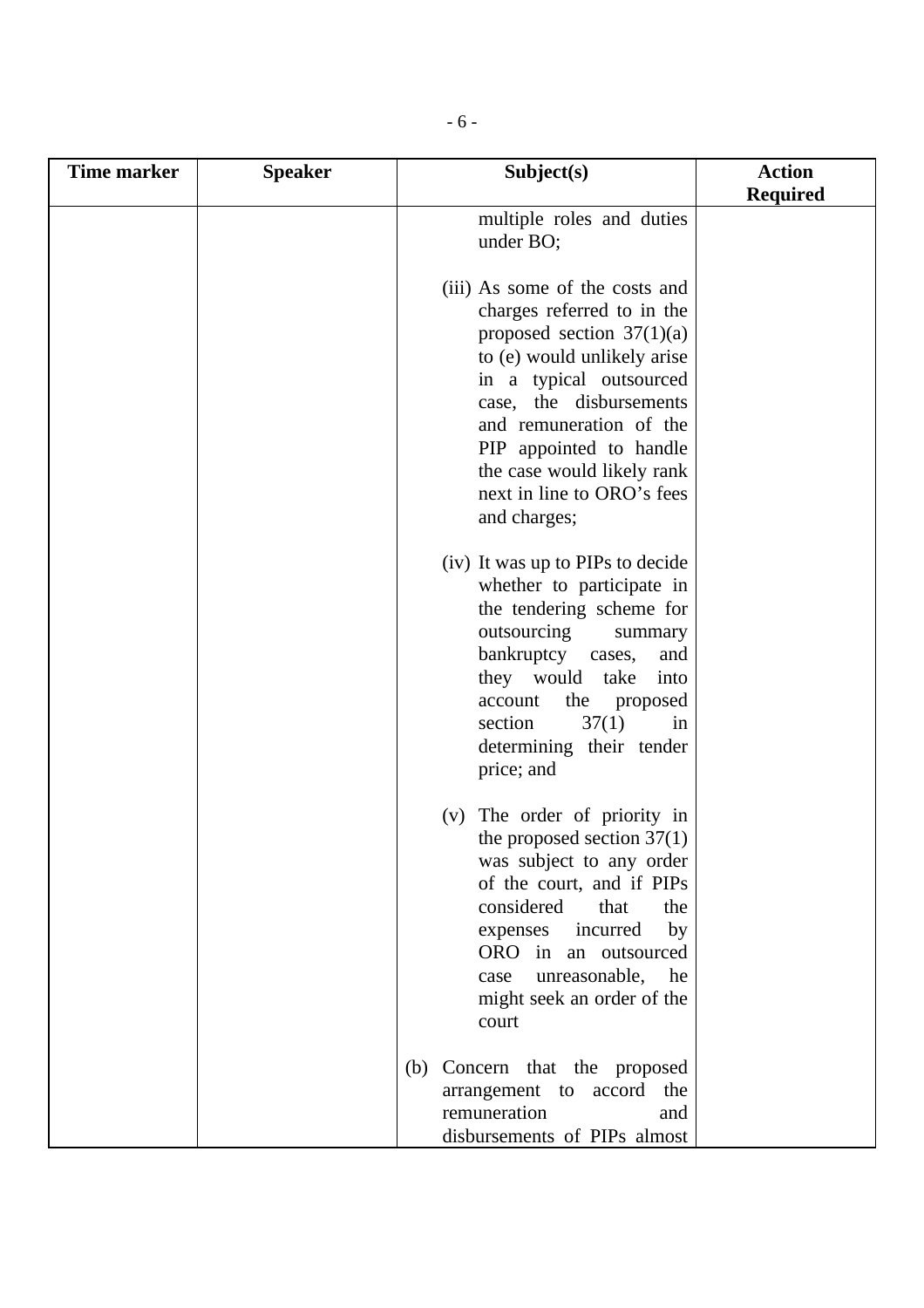| <b>Time marker</b> | <b>Speaker</b> | Subject(s)                                                                                                                                                                                                                                                                                                          | <b>Action</b>                                                       |
|--------------------|----------------|---------------------------------------------------------------------------------------------------------------------------------------------------------------------------------------------------------------------------------------------------------------------------------------------------------------------|---------------------------------------------------------------------|
|                    |                | the lowest priority for payment<br>would adversely affect the<br>quality of service of PIPs                                                                                                                                                                                                                         | <b>Required</b>                                                     |
|                    |                | Suggestion of elevating the<br>(c)<br>priority of payment of PIPs'<br>necessary disbursements, costs<br>and remuneration in handling<br>summary bankruptcy cases                                                                                                                                                    |                                                                     |
|                    |                | Administration's advice that:<br>(d)                                                                                                                                                                                                                                                                                |                                                                     |
|                    |                | (i)<br>there were statutory and<br>non-statutory measures to<br>monitor the performance<br>of PIPs and ensure their<br>of<br>quality<br>service<br>in<br>outsourced<br>bankruptcy<br>cases; and                                                                                                                     |                                                                     |
|                    |                | (ii) ORO would strengthen its<br>efforts in conducting audit<br>checks<br>outsourced<br>on<br>cases and improving the<br>monitoring<br>regime<br>of<br>PIPs' work                                                                                                                                                   |                                                                     |
|                    |                | Members'<br>view<br>that<br>(e)<br>as<br>bankruptcy cases and company<br>winding-up<br>were<br>cases<br>different in nature, it was<br>inappropriate to bring<br>the<br>order of priority<br>in<br>the<br>proposed section $37(1)$ of BO<br>in line with that in rule 179 of<br>the Companies (Winding-up)<br>Rules |                                                                     |
|                    |                | Request for the Administration<br>(f)<br>to review its original proposal<br>in item (e) above                                                                                                                                                                                                                       | Administration<br>tΟ<br>take action under<br>paragraph $3(b)(i)$ of |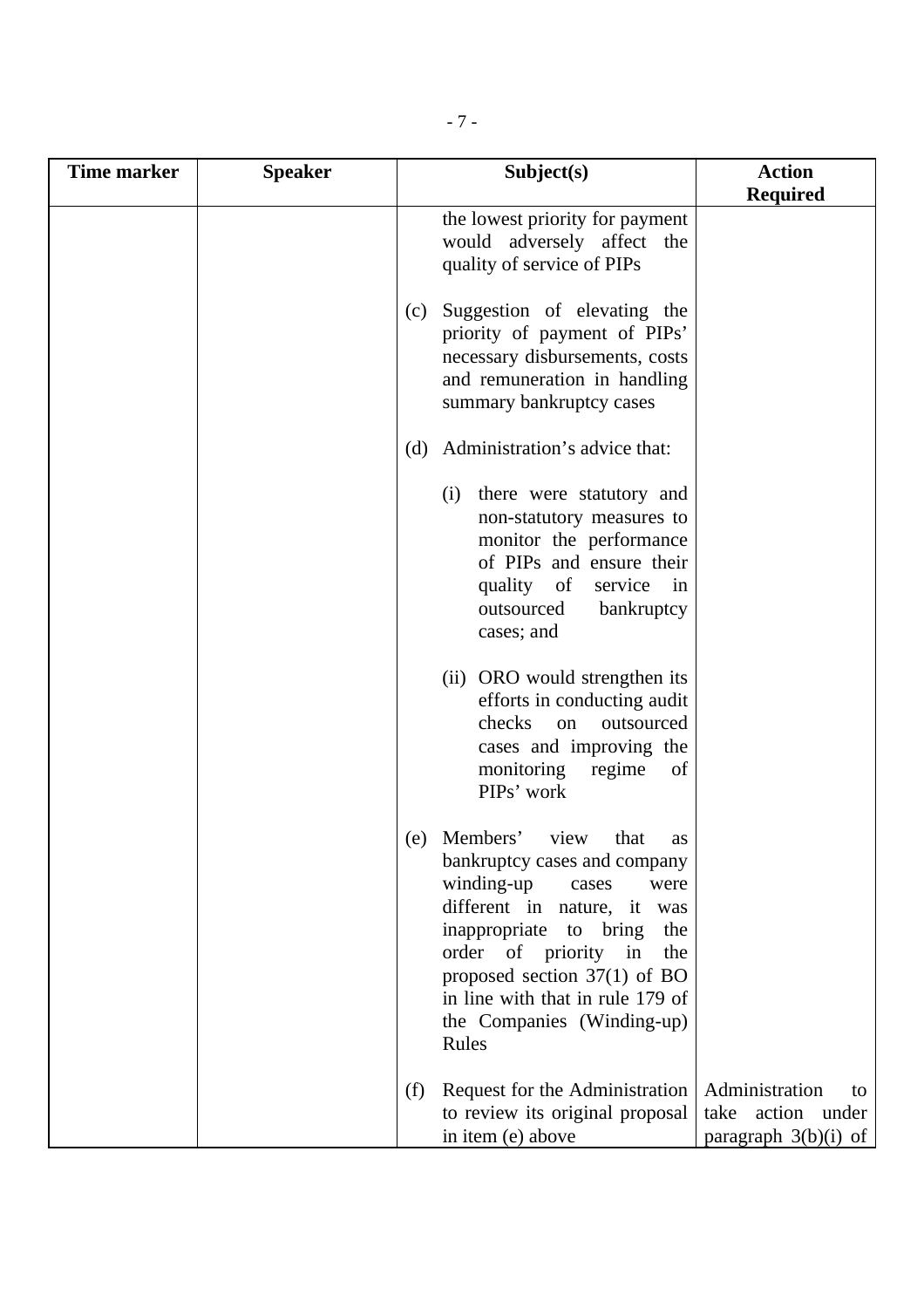| Time marker | <b>Speaker</b> | Subject(s)                                                                                                                                                                                                                                                                                                                                                                                                                              | <b>Action</b>                                                                                                                       |
|-------------|----------------|-----------------------------------------------------------------------------------------------------------------------------------------------------------------------------------------------------------------------------------------------------------------------------------------------------------------------------------------------------------------------------------------------------------------------------------------|-------------------------------------------------------------------------------------------------------------------------------------|
|             |                |                                                                                                                                                                                                                                                                                                                                                                                                                                         | <b>Required</b>                                                                                                                     |
|             |                | (g) Concern that PIPs could not<br>their<br>recover<br>disbursements and costs from<br>of<br>balance<br>the<br>debtor-deposit                                                                                                                                                                                                                                                                                                           | the minutes<br>necessary<br>the                                                                                                     |
|             |                | A member's view that in<br>(h)<br>carrying out audit checks on<br>PIPs' work in outsourced<br>summary bankruptcy cases,<br>the OR should strike a proper<br>balance between the need to<br>ensure the quality of PIPs'<br>work and avoid creating undue<br>burden on PIPs                                                                                                                                                               | Administration<br>to<br>note the view under<br>$paragraph \quad 3(c)$<br>of<br>the minutes                                          |
|             |                | Request for the Administration<br>(i)<br>to take the following actions<br>and report its response to the<br>Bills Committee at the next<br>meeting on 3 June 2005:<br>To review its original<br>(i)<br>proposal of bringing the<br>of<br>priority<br>order<br>of costs<br>payment<br>charges<br>out<br>bankrupt's estate as set<br>out in section 37 of the<br>BO in line with rule<br>$179(1)$ of the Companies<br>(Winding-up) Rules; | Administration<br>to<br>take action<br>under<br>3(b)(i)<br>paragraph<br>and<br>(ii)<br>the<br>of<br>minutes<br>of<br>and<br>of<br>a |
|             |                | (ii) To consider elevating the<br>priority of payment of<br>PIP <sub>s</sub> '<br>disbursements, costs and<br>remuneration in handling<br>summary<br>cases; and                                                                                                                                                                                                                                                                         | necessary<br>bankruptcy                                                                                                             |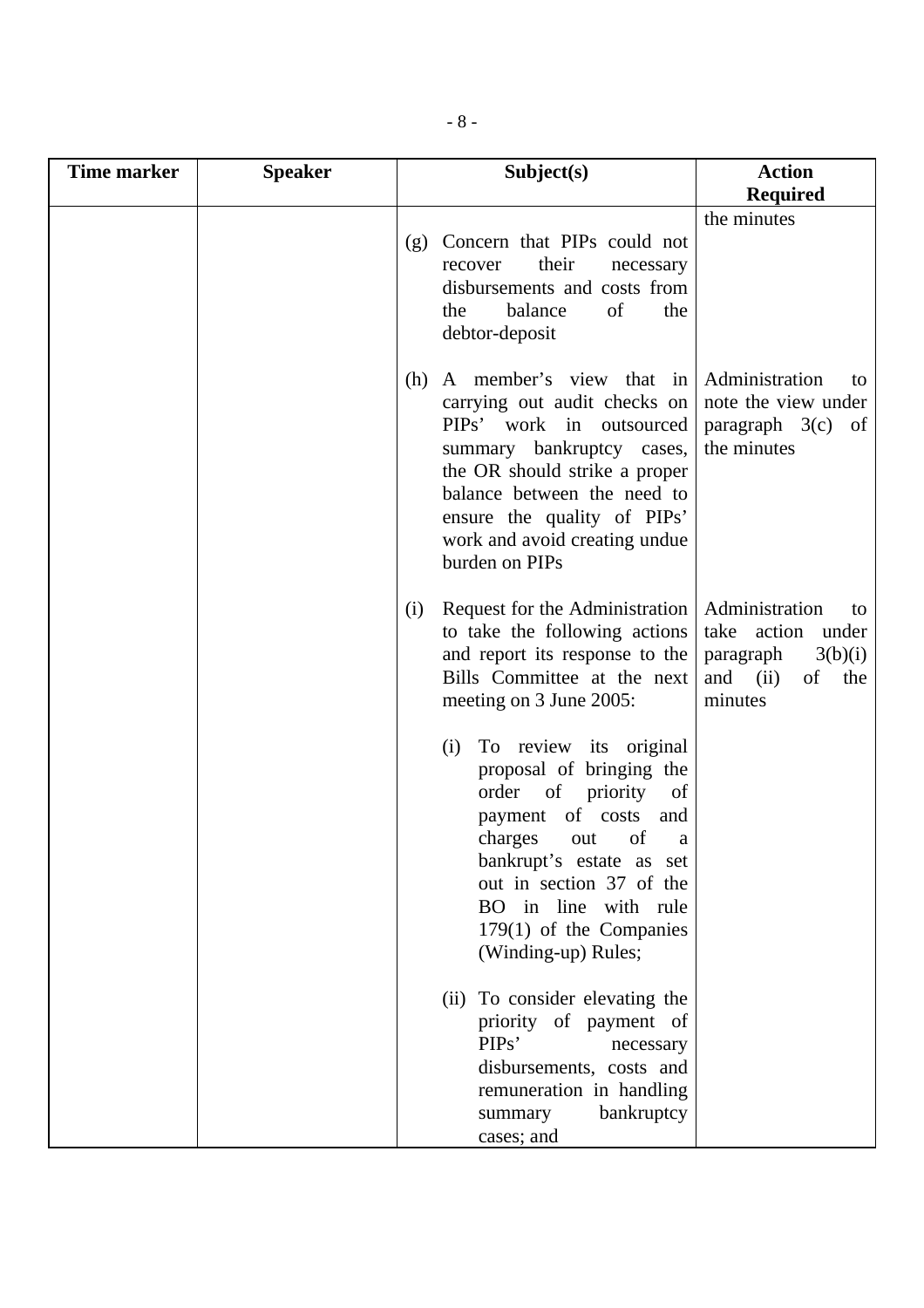| <b>Time marker</b> | <b>Speaker</b>          | Subject(s)                                                                                                                                                                                                                                                                                                                                                                                                                                                                                                                                                                                                                                                                                                                                                                                                                                                                                                            | <b>Action</b>   |
|--------------------|-------------------------|-----------------------------------------------------------------------------------------------------------------------------------------------------------------------------------------------------------------------------------------------------------------------------------------------------------------------------------------------------------------------------------------------------------------------------------------------------------------------------------------------------------------------------------------------------------------------------------------------------------------------------------------------------------------------------------------------------------------------------------------------------------------------------------------------------------------------------------------------------------------------------------------------------------------------|-----------------|
| 012950-013809      | Chairman                | (iii) To<br>incorporate<br>the<br>subsection<br>proposed<br>$(1)(f)$ , $(g)$ and $(h)$ of<br>section 37 in subsection<br>(1)(a)<br>Briefing by the Administration on                                                                                                                                                                                                                                                                                                                                                                                                                                                                                                                                                                                                                                                                                                                                                  | <b>Required</b> |
|                    | Administration<br>Clerk | its responses to the following issues<br>raised at the meetings on 10 and<br>20 May 2005<br>Suggestion to regard PIPs as<br>(a)<br>persons employed by ORO so<br>that PIPs' remuneration and<br>expenses would be included as<br>costs incurred by ORO under<br>the proposed section $37(1)(a)$<br>of BO<br>(Paragraphs 13 to 14 of LC<br>Paper<br>No.<br>$CB(1)1624/04-05(02))$<br>Suggestion of setting it out<br>(b)<br>clearly that "remuneration of,<br>commissions,<br>fees,<br>and<br>percentages<br>charges<br>payable to" the OR referred to<br>in proposed section $37(1)(a)$<br>meant those fees, charges and<br>percentages set out in the<br>Bankruptcy<br>(Fees<br>and<br>Percentages) Order<br>(Paragraph 15 and Annex to<br>LC<br>Paper<br>No.<br>$CB(1)1624/04-05(02))$<br>(Note: Members agreed to<br>examine the draft proposed<br>CSA to section $37(1)(a)$ at the<br>next meeting on 3 June 2005 |                 |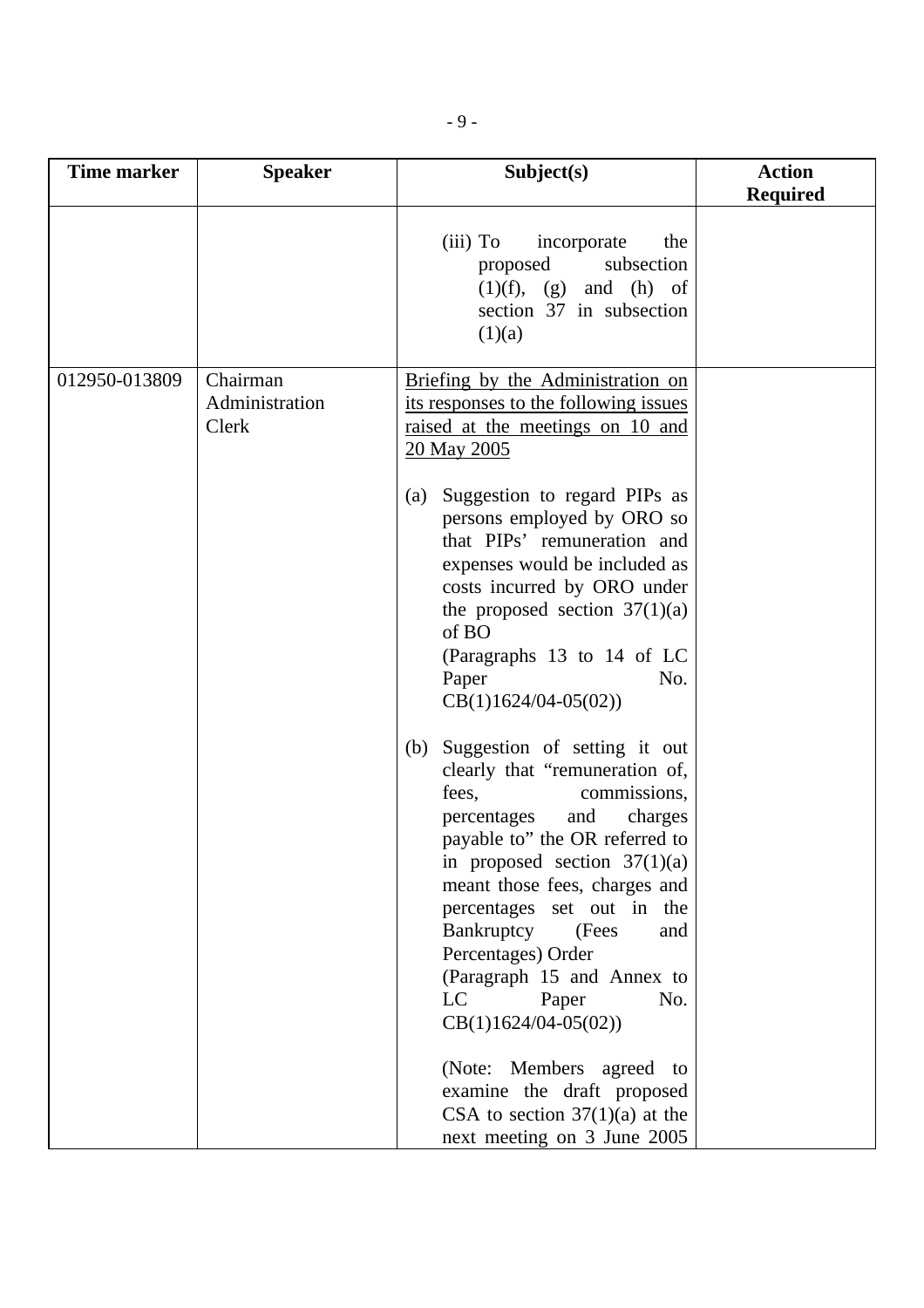| <b>Time marker</b> | <b>Speaker</b>             | Subject(s)                                                                                                                                                                                                                                                                                                                                                                                                                                                                                                                                                                                                                                                                                                                   | <b>Action</b>   |
|--------------------|----------------------------|------------------------------------------------------------------------------------------------------------------------------------------------------------------------------------------------------------------------------------------------------------------------------------------------------------------------------------------------------------------------------------------------------------------------------------------------------------------------------------------------------------------------------------------------------------------------------------------------------------------------------------------------------------------------------------------------------------------------------|-----------------|
|                    |                            | together with other possible<br>amendments to the section)<br>The English and Chinese texts<br>(c)<br>the<br>of<br>proposed<br>section<br>37(1)(a)<br>(Paragraph 16 of LC Paper<br>No. $CB(1)1624/04-05(02))$<br>Cost<br>incurred<br>for<br>(d)<br>the<br>employment by the OR of an<br>external party to look into<br>suspected malpractices of a<br>PIP in handling outsourced<br>cases<br>(Paragraphs 17 and 18 of LC<br>Paper<br>No.<br>$CB(1)1624/04-05(02))$<br>Whether<br>Chinese<br>the<br>(e)<br>"行為操守"<br>expression<br>accurately reflected<br>the<br>meaning<br>the<br>of<br>word<br>"conduct" in the proposed new<br>section 86A of BO<br>(Paragraphs 19 and 20 of LC<br>No.<br>Paper<br>$CB(1)1624/04-05(02))$ | <b>Required</b> |
| 013810-013924      | Chairman<br>Administration | Proposed CSAs<br>the<br>to<br>new<br>subsections $(1)$ and $(1A)$ of section<br>80 of BO (clause 24), and the new<br>section $86A(2)(b)$ of BO (clause<br>$\overline{28}$ )<br>(Paragraph 22 (c) and (d) of and<br>Annex<br>Paper<br>No.<br>to<br>LC<br>$CB(1)1624/04-05(02))$<br>Briefing by the Administration<br>(a)<br>on the draft proposed CSAs                                                                                                                                                                                                                                                                                                                                                                        |                 |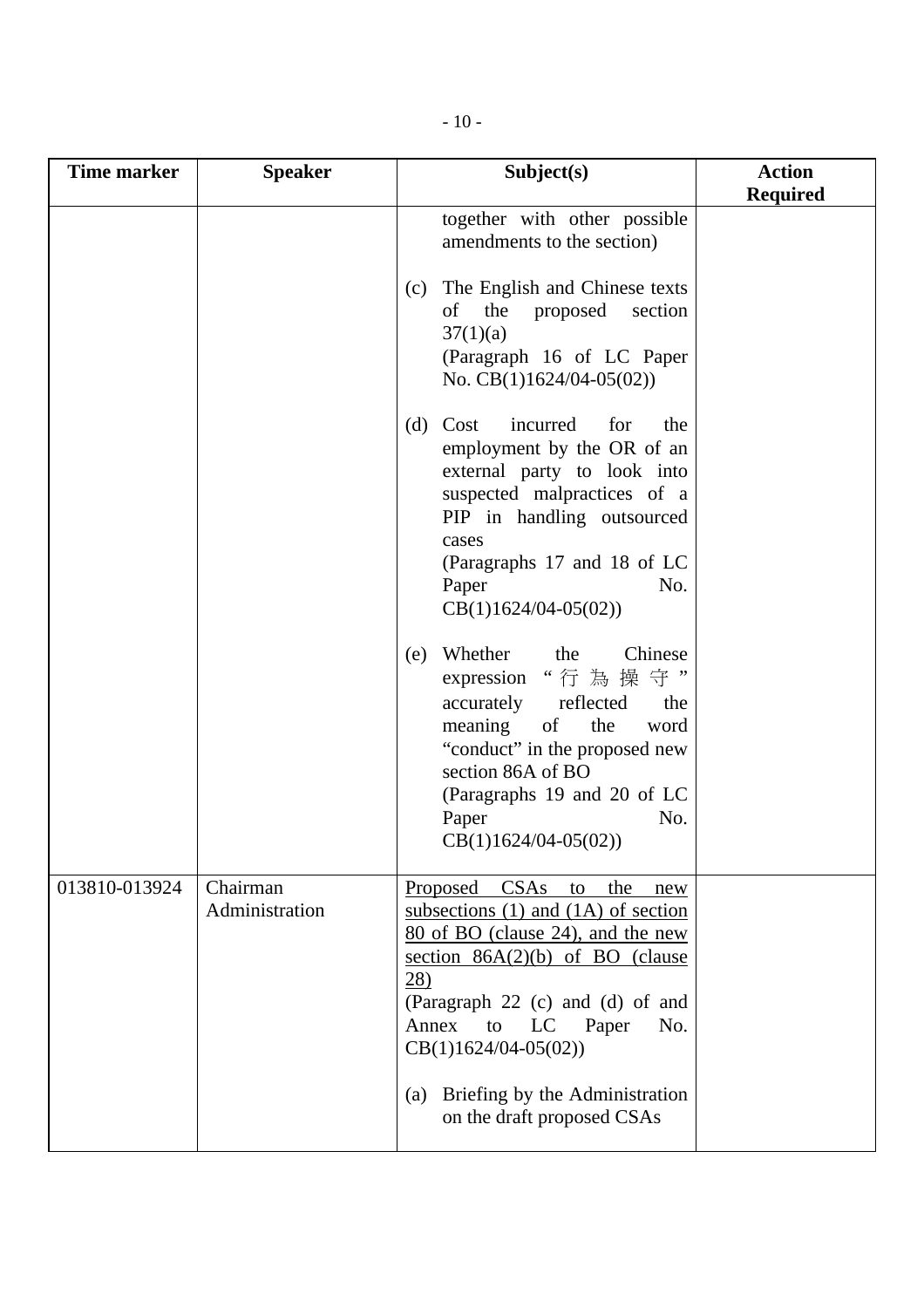| <b>Time marker</b> | <b>Speaker</b>                                      | Subject(s)                                                                                                                                                                                                                                                                                                                                                                                                          | <b>Action</b>                                                                                |
|--------------------|-----------------------------------------------------|---------------------------------------------------------------------------------------------------------------------------------------------------------------------------------------------------------------------------------------------------------------------------------------------------------------------------------------------------------------------------------------------------------------------|----------------------------------------------------------------------------------------------|
|                    |                                                     |                                                                                                                                                                                                                                                                                                                                                                                                                     | <b>Required</b>                                                                              |
|                    |                                                     | (b) Members' agreement with the<br>draft proposed CSAs                                                                                                                                                                                                                                                                                                                                                              |                                                                                              |
| 013925-015609      | Chairman<br>Ms Miriam LAU<br>Administration         | Clause-by-clause examination of<br>the Bill<br>(LC Paper Nos. CB(3)42/04-05,<br>$CB(1)137/04-05(01),$<br>$CB(1)1165/04-05(04),$<br>Annex to<br>$CB(1)1624/04-05(02))$<br>Clauses 35 to 48<br>(a) Briefing by the Administration<br>on clauses 35 to 48<br>Members' agreement with the<br>(b)<br>draft proposed CSAs to clause<br>36 (section $98(2)$ of BO) and                                                     |                                                                                              |
|                    |                                                     | clause<br><i>(consequential)</i><br>47<br>amendments)<br>Briefing by the Administration<br>(c)<br>on its response to comments<br>made by ACCA on clause 42<br>(LC)<br>Paper<br>No.<br>$CB(1)1165/04-05(04))$                                                                                                                                                                                                        |                                                                                              |
| 015610-015859      | Chairman<br>Administration<br>Ms Miriam LAU<br>ALA6 | Long title of the Bill<br>Briefing by the Administration<br>(a)<br>on the long title<br>Given that the long title<br>(b)<br>provided that one of the<br>objects of the Bill was "to<br>bring section $37$ in line with<br>rule $179(1)$ of the Companies<br>(Winding-up) Rules", the<br>Administration was requested<br>consider the need for<br>to<br>amending the long title as a<br>result<br>of<br>the proposed | Administration<br>to<br>take action under<br>$\vert$ paragraph $3(b)(iii)$<br>of the minutes |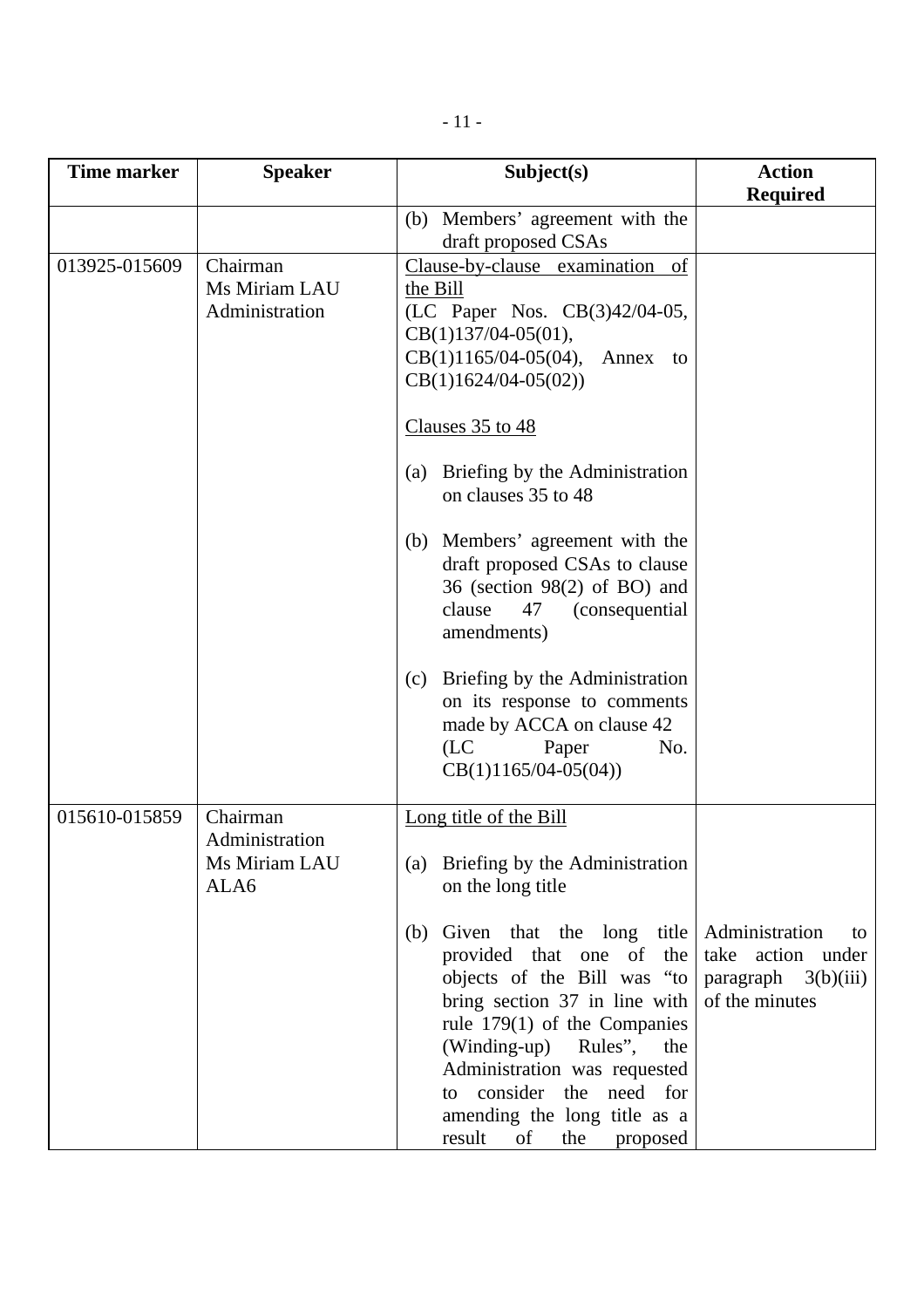| <b>Time marker</b> | <b>Speaker</b>                                       | Subject(s)                                                                                                                                                                                                                                                                                                                                                                                                                                                      | <b>Action</b>                                                                         |
|--------------------|------------------------------------------------------|-----------------------------------------------------------------------------------------------------------------------------------------------------------------------------------------------------------------------------------------------------------------------------------------------------------------------------------------------------------------------------------------------------------------------------------------------------------------|---------------------------------------------------------------------------------------|
|                    |                                                      |                                                                                                                                                                                                                                                                                                                                                                                                                                                                 | <b>Required</b>                                                                       |
|                    |                                                      | amendments to section 37 of<br>BO to<br>consistency<br>ensure<br>between<br>the<br>proposed<br>amendments and the long title                                                                                                                                                                                                                                                                                                                                    |                                                                                       |
| 015900-015951      | Ms Miriam LAU<br>Administration<br>Chairman          | Commencement date of the Bill<br>Administration's advice that:<br>(a)<br>if the Bill was passed by<br>(i)<br>LegCo within the current<br>session, it was envisaged<br>that<br>amended<br>the<br>Ordinance<br>would<br>be<br>effective by the end of<br>2005;<br>the amended Ordinance<br>(ii)<br>would<br>into<br>come<br>operation on a day to be<br>appointed by SFST; and<br>$(iii)$ the<br>Commencement<br>Notice of the amended<br>Ordinance<br>would be a |                                                                                       |
|                    |                                                      | subsidiary<br>legislation<br>subject to negative vetting<br>by LegCo                                                                                                                                                                                                                                                                                                                                                                                            |                                                                                       |
| 015952-020112      | Chairman<br>Administration<br>Ms Miriam LAU<br>Clerk | Chinese text of the Bill and the<br>draft proposed CSAs<br>Request for the Administration to<br>provide the Bills Committee with<br>the bilingual version of a full set of<br>the updated draft proposed CSAs to<br>the Bill<br>Date of next meeting                                                                                                                                                                                                            | Administration<br>to<br>action under<br>take<br>paragraph $3(d)$<br>of<br>the minutes |

Council Business Division 1